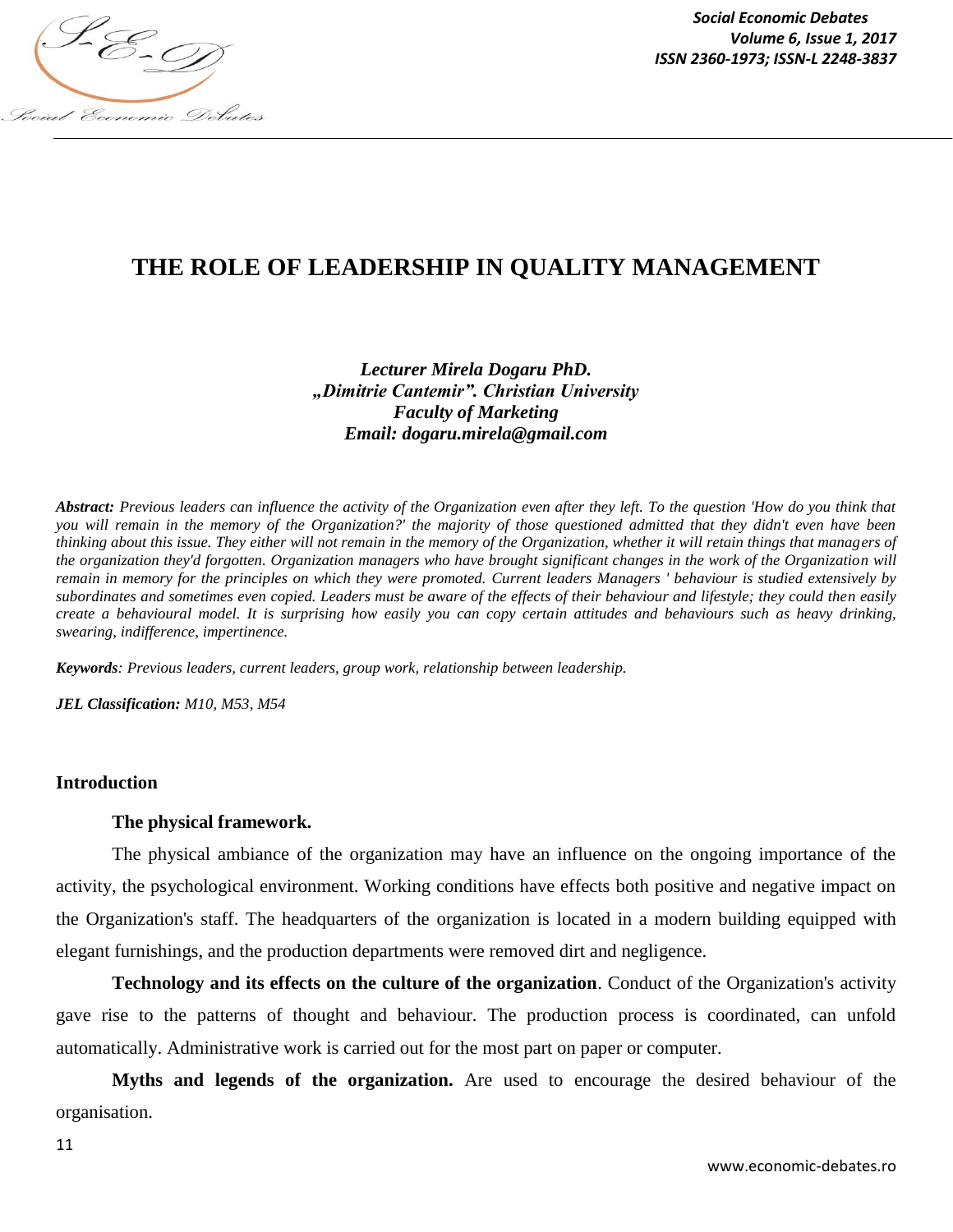

**Stories and anecdotes.** Differs from myths and legends, in that it relies more on reality.

#### **Body work**

Usually they are more recent. They are a powerful cultural tool, because they are created by leaders who want to achieve a certain effect, but must be constructed carefully, there is a danger of falling into the ridiculous. The main aspects of teamwork are related to communication, common goals, cohesion, fairness, autonomy, leadership and quality. Communication involves the exchange of information between individuals and can be done both verbally and non-verbally. Common goals are guidelines and rationale for action, practical commitment to common goals. The group represents its cohesion and uniformity is determined by the sum of all factors that cause members to remain on the team. Cohesion has positive effects for the team, providing social support and confidence, but also detrimental, i.e. trends toward uniformity. Equity refers to the way in which rewards and punishments are divided into a team, and how members can participate in decision-making. Autonomy refers to the interdependence of the team and its members, the manner in which the team can influence its own activity, the manner in which decisions are made, and the manner in which a member of the team can act independently. The leader is the one who sets the strategic direction of the Organization, develop and implement the strategy. Aspects of teamwork generate multiple advantages and benefits supported by all, namely:

- Increased motivation of employees. Team work keep employees involved in what I do usually work li looks more attractive, social needs are met, individuals works better in the presence of others;
- Increased productivity. The teams have the potential to create a positive synergy;
- Increased customer satisfaction. Employees need referencing, and teamwork can help them, by increasing the interactions between members, to satisfy their needs;
- Commitment in order to achieve the objectives. Encourages individual goals transformation teams into targets of the Group;
- Improving communication. Teams create dependencies between people that require members to interact considerably more than when they work alone;
- Skills development. Implementation of teamwork is almost always accompanied by the development of skills relating to the job: technical skills, decision-making and interpersonal;
- Organizational flexibility. The teams focus more on processes than by function, enhances skills development organizational flexibility.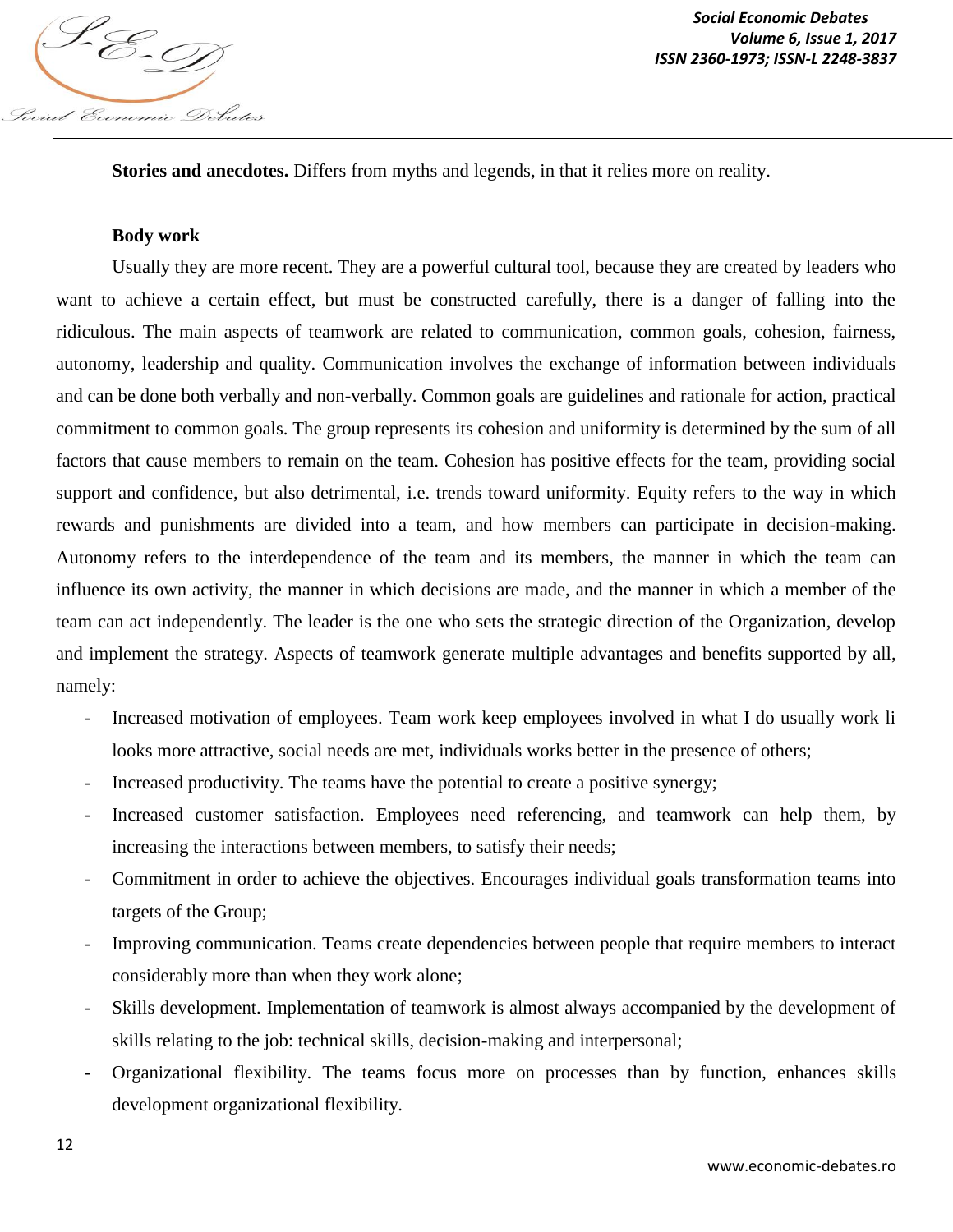

The effects of teamwork for organizations are as follows:

- Labour productivity growth;
- Improving quality;
- Decreased overhead costs:
- Improving morale individuals.

Because the environment is changing, the leader is the agent that promotes change within the organization. Organizational culture orientation towards results and high performance is achieved closely with individuals working group meeting with achieving their sense of satisfaction with the induction of certain loyalties. For the success of such a culture, group members should be treated with respect and encouraged to take initiative in everything they do. It is necessary for managers to establish reasonable standards and clear enough autonomy to grant subordinates to excel. As the structure while certain values to which the company, these values provides a guide behaviour working group and provides a common direction daily work effort. Socialization of group members is the organizational culture arising from formal to informal relationships that are built/in time within working teams, reflecting a certain uniformity and unity in the implementation of the company. Social practices in the workplace or outside it are extremely important for new individuals in the various work teams. The roles of leaders are varied: the visionary and strategist, administrator, conductor of the organizational culture, head of the Working Group, the procurement and allocation of resources, training of certain skills and abilities, the tasks, mentor, etc. Of these some are essential:

- Control over events in your organization that involves the establishment of formal and informal relationships with group members;
- Promotion of organizational cultures that give your organization an added value and allowing implementation of the strategy at the highs in a continual improvement and adaptation to changes in the economic environment;
- Adaptability to changing organization preservation conditions of the environment and the opportunities that arise. Is encouraged to identify and stimulate individuals capable within the Organization;
- Obtaining consensus meaning resolve power struggles and tensions that arise within the team. Therefore, the team leader should stimulate proposals, to support them on the valuable, to exercise their right to vote in critical situations, and to demonstrate leadership in diplomacy the process of implementation of the strategy of the Organization;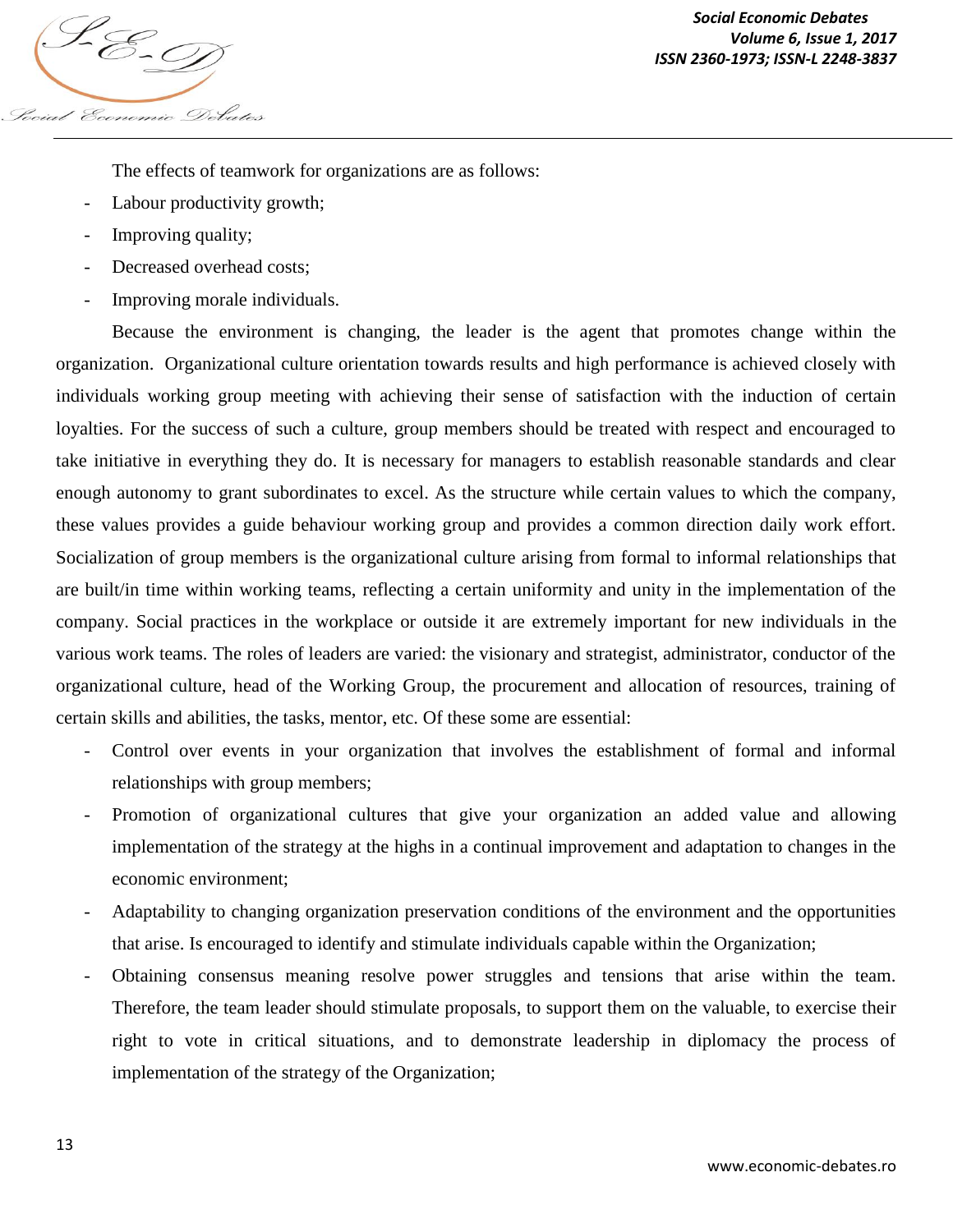

- The establishment of ethical code of organization which assumes that the leader must outline the code of ethics and to use his personal example for compliance;
- Encouraging collective action to improve the execution of the strategy and performance of the organization.

The relationship between leadership and work teams are the reflection of the leaders of the teams, respectively leaders of vision and create this provides guidance and trusted team members. Teams are always looking for an advantage. To be successful a team needs talent, work, technology, efficiency, but the difference between the two teams is their leader because:

- Individuals determine the potential of the team;
- Work ethic determined preparation team.
- Vision determines the direction of the team;
- The leadership team determines success.

Teams are always the reflection of their leaders. In addition, organizational culture and attitudes and behaviour management shapes the leaders and members of the working group. In direct connection with the definition of the Mission of the company, with the strategies applied by this, with daily practices that every day, is a culture-specific management of a business organization. According to its history and specific approach to the problems they face, as well as leadership and organizational practices applied, any society formed in its time a culture of management. Organizational culture can be equated with organizational climate as it means the mood and the values that define the daily life of a company regarded as a distinct entity by the other entity is like. Cultural diversity is a challenge for the Organization, and in this case managers can no longer master the explosion under the crop. Organizational culture can be achieved through the Organization's philosophy and attitudes through focus on the acceptance of the risk, as well as on confidence and preference for action. It may be that members of the Organization to associate their efforts with the implementation work of the solutions through adaptability and creativity. That is why leadership is seen both as an individual characteristic of a person and as a decisive condition of society. That is why the task of leaders is to form a community, to give a direction and a group of individuals, in order to achieve common objectives. The organization develops only when leaders fail to transmit values, and these are accepted and assimilated by all members of the Working Group as being the best course of action and thinking. Creating and maintaining a culture of organizational and managerial staff in the company leadership is an issue that has its roots in the company's founders and its subsequent successors. Therefore, the values of the Organization must be essentially those of managers.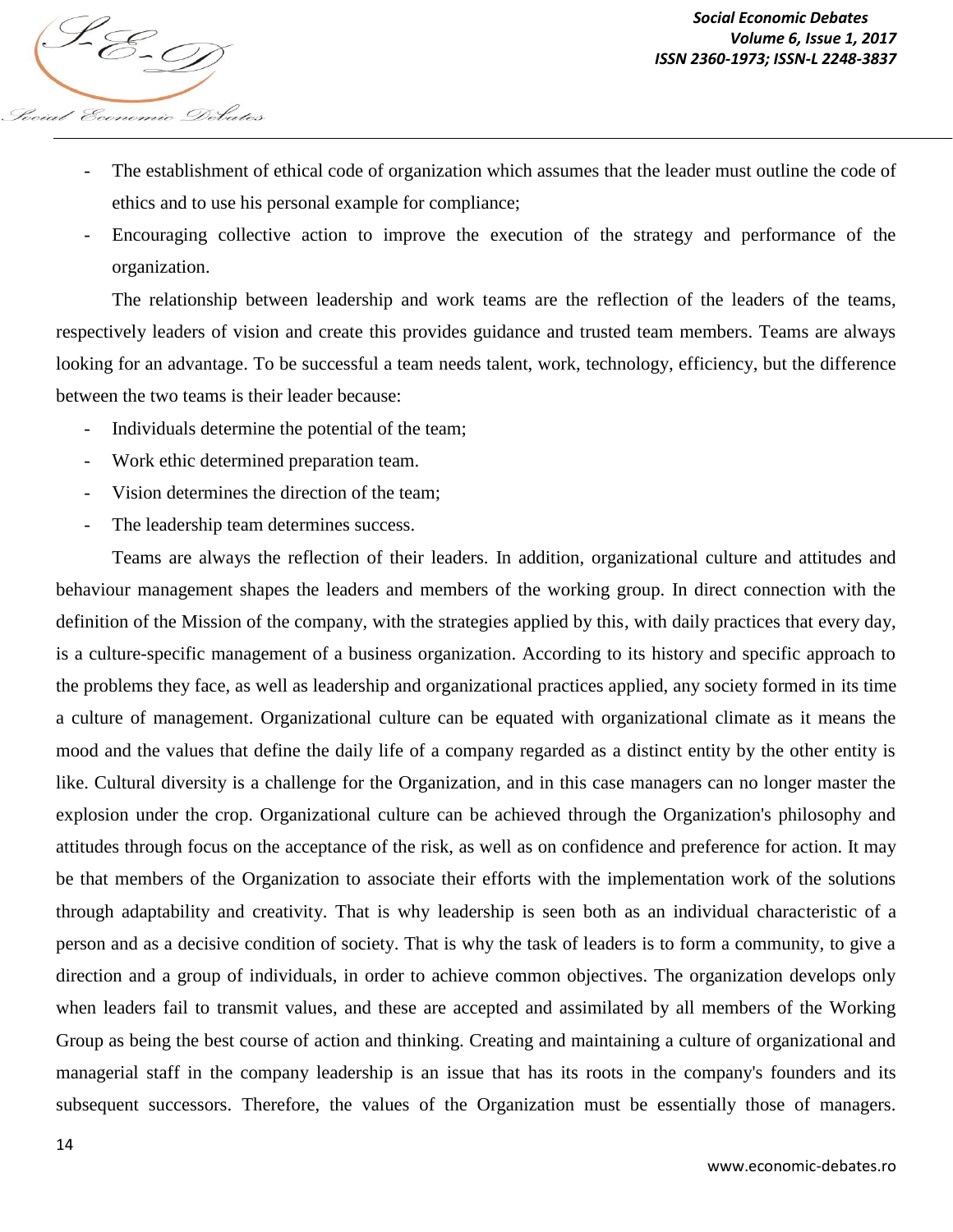

*Social Economic Debates Volume 6, Issue 1, 2017 Volume 6, Issue 1, 2011*<br>ISSN 2360-1973; ISSN-L 2248-3837<br>ISSN 2360-1973; ISSN-L 2248-3837

Strategic management guides the company's activity is strongly marked by organizational culture and that's why managers must ensure a permanent culture values to be processed and displayed by a large number of teams, regardless of their hierarchical level. Organizational values are at the heart of organisational culture and offer some alternative action while others are removed, and that's why the life of the organization is modelled. It involves teams when they feel that they are part of United and the way in which the organization operates will determine the personal needs of individuals. In the present context of globalization, the rapid growth of the market of unprecedented competition, the role of leaders and managers, is becoming more important because they are the people who must create and implement an devote vision through the Organization's successful strategies and policies conducive to the development of society. In the context, the type of managers discussing the appropriate organization culture, a culture of quality and a customer-focused culture, whereas the notion of culture is related to certain values that managers are trying to introduce them within that organization. The most effective catalyst of introduction and development of knowledge management systems is strong culture and oriented properly to the individual and collective knowledge, intellectual capital accumulation through learning, etc., for organizational problem solving. Organizational culture exerts a decisive influence on the methods and strategies that can purchase brake, dissemination and use of knowledge within the United. Actual development of the concept of organizational culture in society is determined by the necessity of perception of the Organization, despite the multitude of interests and goals within them, as a whole, with both the weaknesses and its strengths, especially as having its own rationality. Organizational culture organizational peculiarities allow the depiction of her personality, principles of operation and development of the organization. The culture of the Organization, as its philosophy, reflects a whole system of criteria that define the way of thinking and action by members of the organization by putting their mark on the history of the Organization and management of activities. The managerial practices of society cover the exercise of management functions and managerial relationships (relationships between bosses and subordinates, hierarchical relationships in line and relationships on the same hierarchy level), including a whole series of activities aiming at: decision making; structuring and burden-sharing; motivating people; control procedures; communication and circulation of information; relationship managers work with the team; existing psycho-social climate, etc. These management practices show how management fulfils its mission Central-influencing behaviours of members of the Organization in order to increase its performance. These attitudinal orientations of the society are the expression of a structured system of values, and assumptions of the estimates, based on which members decide what is good and available for work tasks, to achieve and to maintain efficiency. The values do not correspond to the objective of the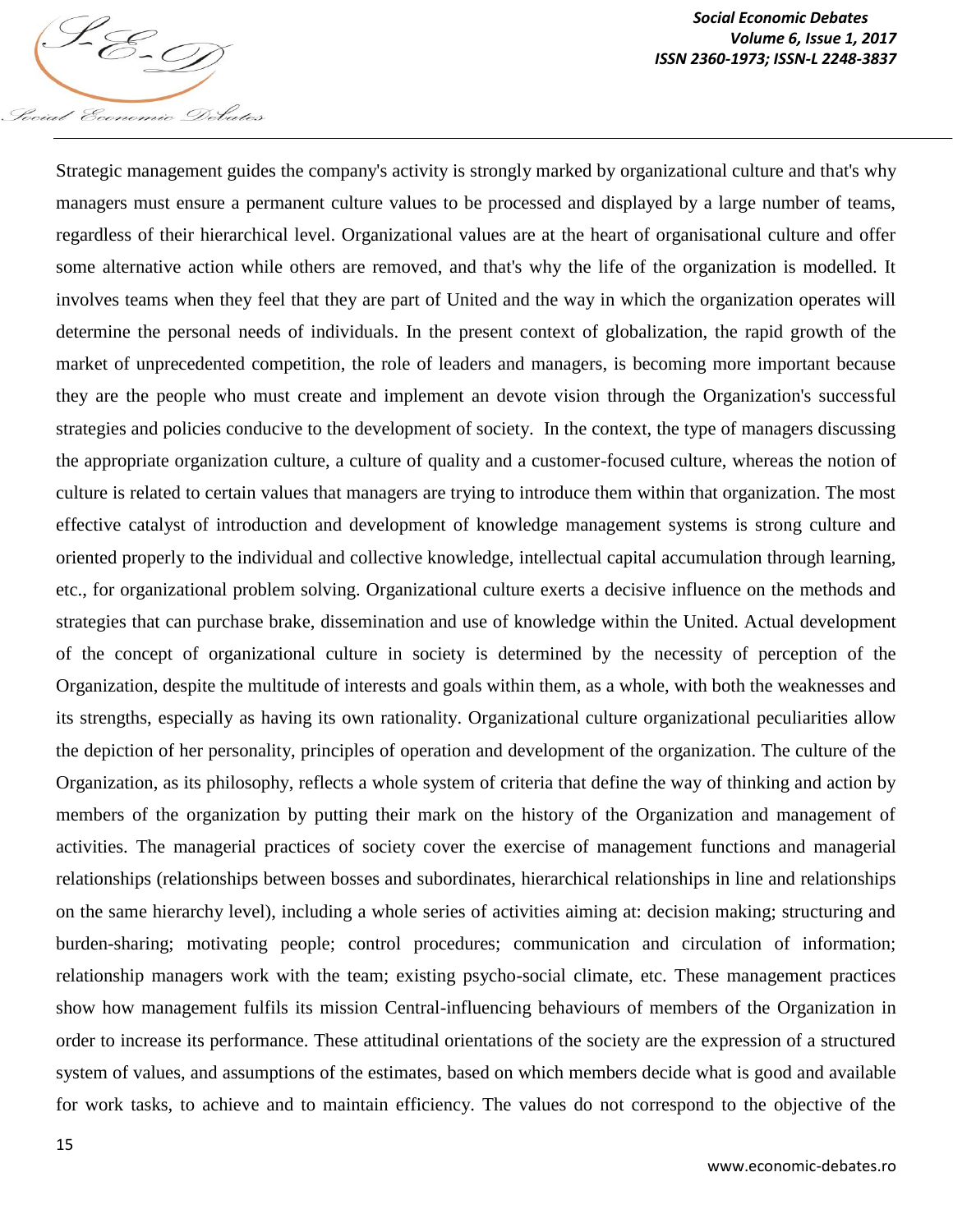

*Social Economic Debates Volume 6, Issue 1, 2017 Volume 6, ISSN 2360-1973; ISSN-L 2248-3837*<br>ISSN 2360-1973; ISSN-L 2248-3837

always organization functional requirements and do not always contribute to ensuring efficiency. Organizational culture exists only in and through the members of the Organization, but they are not necessarily aware of it. It is not the fruit of chance or a decision, it is the result of a long process of learning, adaptation and adoption, representing a set of basic assumptions and supported by registers members of the Organization, operated by an unconscious manner and established in the course of history to deal with problems facing the organization. In organization, culture cannot be inherited, but only taught as a set of norms, values and rules of behaviour. That's why the appropriation of cultural norms for the members of the Organization of noting action in the following areas: creates, at the level of individuals, a behavioural conditioning so that they respond to certain stimuli only in a certain way; individuals values and cultural norms at the unconscious level, so their reactions are quasi-automatic and does not represent the result of determination of rational, conscious. The Organization's culture and strategy are fundamental components of competitiveness and efficiency; they define the manner in which the

### **Conclusion**

Organization procures, develop and use the main resources in order to achieve its objectives. That's why culture and strategy are linked by close connections and interdependencies and perform each one customized set of roles in your organization well whereas the strategy indicates how the Organization will adapt to environmental conditions and how they will use their potential in order to achieve its objectives. The Organization's strategy is an emanation of the organizational culture; the way people interpret reality of internal and external to their organization and relate to other people or groups of people inside or out. Organizational culture is oriented in a spirit of excellence, as well as management strategies to be competitive and efficient whereas the main source of power is the hierarchical position. Technological innovations aimed at ensuring strategic flexibility and adaptability to structural business entailing important changes in the organizational culture of the company. The Organization's mission and objectives mission declares the specifics of the activities they carry out organization and course management will take in the future, characterizing what the organization intends to do and become long-term. A properly formulated has to show who is the Organization, makes it and where it is heading. Objectives give a concrete image of the Organization on the general orientation depending on her mission, and the strategy is aimed at the right way to achieve objectives, taking into account the conditions of domestic and external factors. If your organization's objectives aiming at